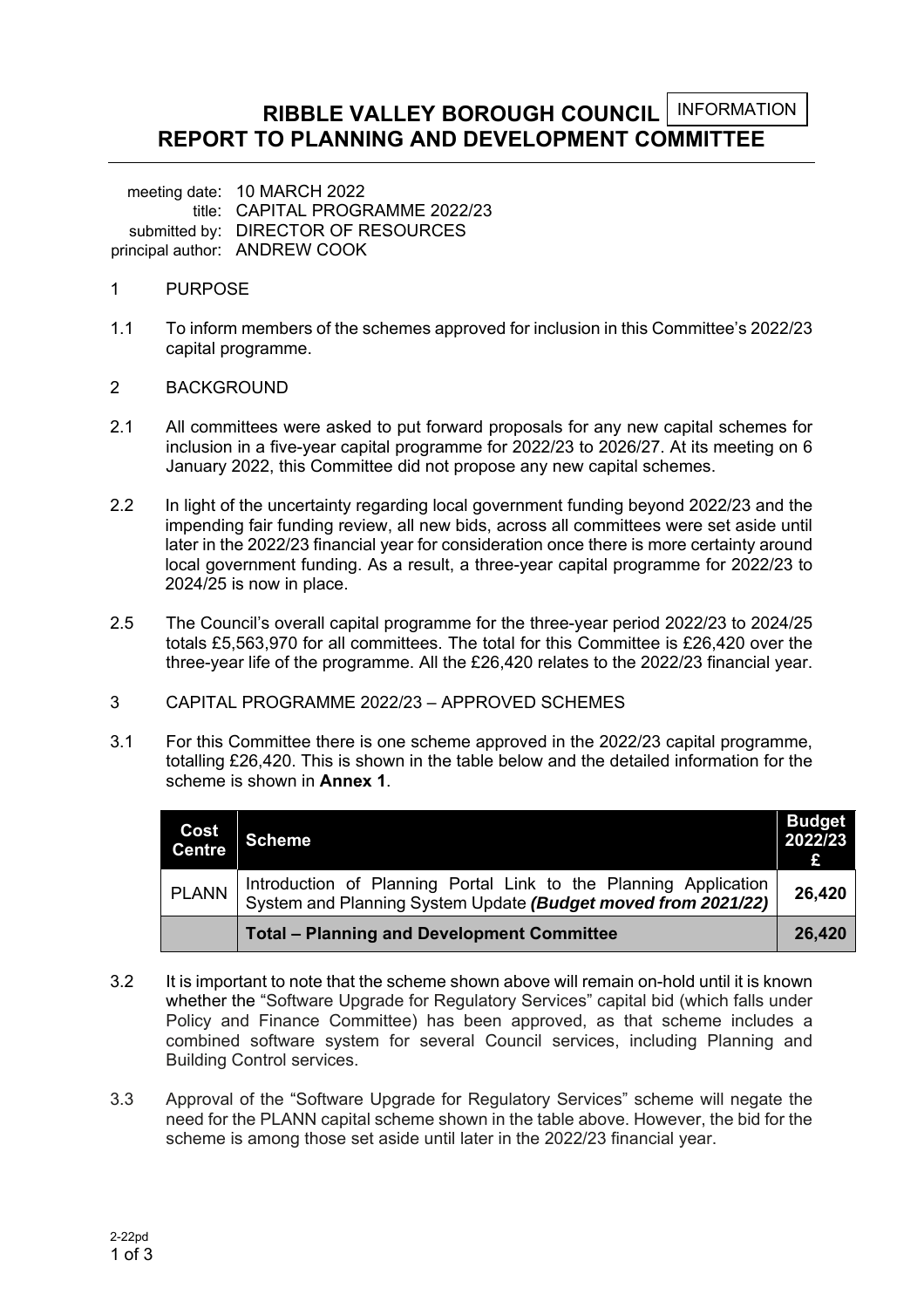- 3.4 Responsible officers will complete and update capital monitoring sheets for the scheme, which will be reported regularly to members to give an indication of progress.
- 4 CONCLUSION
- 4.1 This Committee has an approved 2022/23 capital programme of £26,420 for one scheme.

SENIOR ACCOUNTANT DIRECTOR OF RESOURCES

PD2-22/AC/AC 28 February 2022

For further background information please ask for Andrew Cook BACKGROUND PAPERS – None